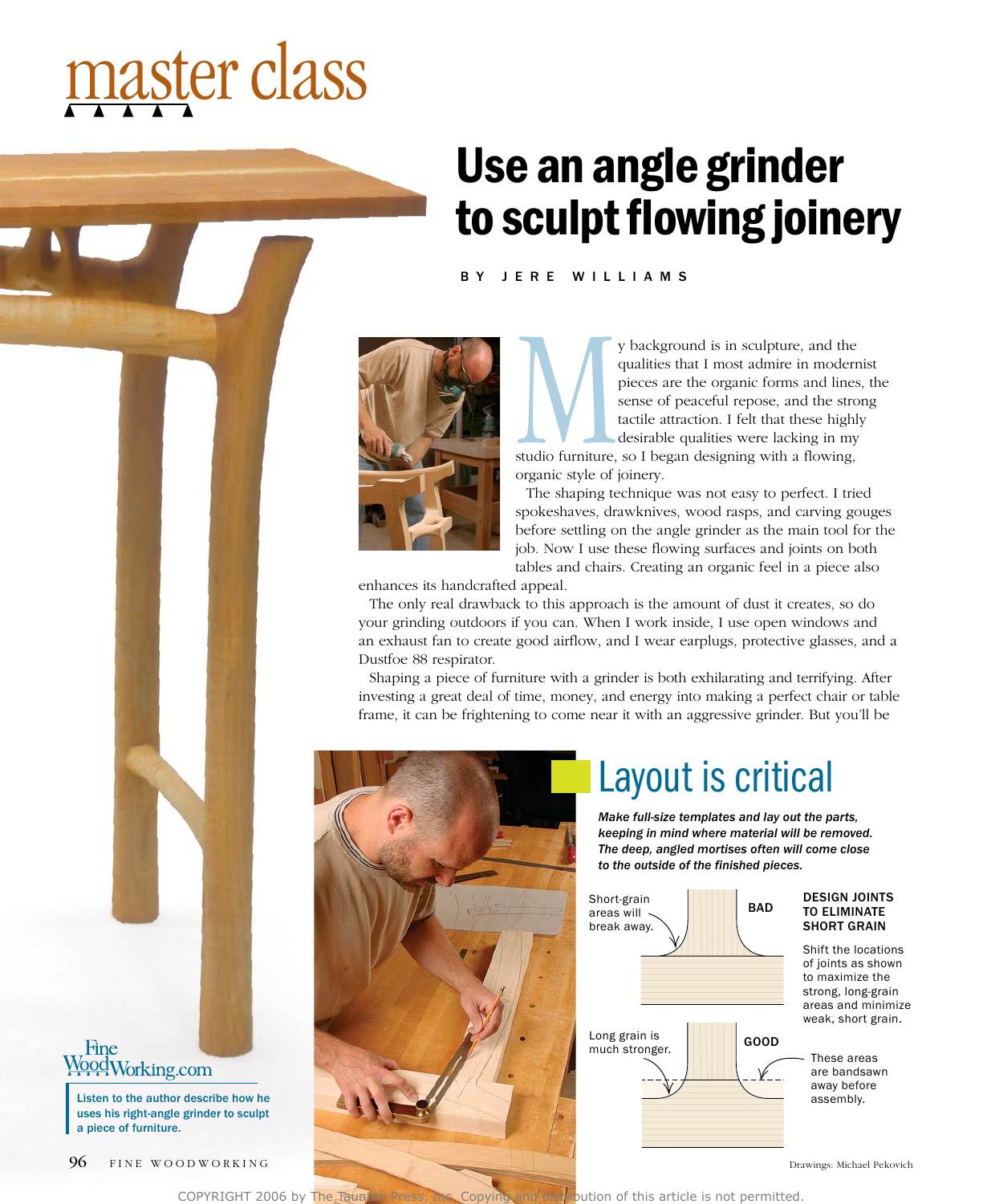## master class continued

### Before assembly, cut joinery and rough out curves



*A simple setup for angled mortises. Williams uses a simple shopmade horizontal mortising table, moving the heavy workpieces by hand as he eyeballs the layout lines.*



*After mortising, rough out the curves. Cut right to the layout lines; these bandsawn surfaces will guide the shaping process later.*



*Some grinding is best done before assembly. Some areas will be easier to reach now. To ensure symmetry and flowing joints, leave the bulk of the grinding for afterward.*

surprised at your level of control with the right grinding attachment and a little practice.

I prefer not to use power-sculpting or -carving wheels on the grinder because they tend to bounce and are completely inflexible. Instead I use a rubber backer with abrasive-coated fiber disks. Strictly speaking, this means I am sanding, but most sculptors (and welders) still call this grinding. Combined with the raw speed and power of the grinder, these attachments allow you to remove material with unmatched speed and accuracy. Also, you can work the grain in a number of directions.

After grinding, I smooth the surfaces with a series of familiar woodworking tools.

#### Lay out curves and cut joinery carefully

This type of joinery demands precision because the process of shaping the jointed areas will expose any internal gaps. To be sure that all of the tenon shoulders are perfectly flush, I use simple butt joints and floating tenons, with mating mortises made

on a horizontal mortising machine (though a router could do the job). For strength, the tenons must be as large and long as possible, which means they will penetrate 1 in. or more into each piece, often at an angle and coming close to the final outer surface. This requires careful layout of both the curves and the mortises.

First, joint and plane the stock to a thickness and width that will allow enough room for the shape of the finished piece. Cut the mortises before roughing out the curves: You'll need the straight, square reference surfaces. Draw guidelines on the square stock for tenon width, length, and angle.

Once the mortises are cut and the tenons are fit, rough out the shapes on the bandsaw. Practice and forethought will help you to know where





*Clamping requires square surfaces. Note the stock left in strategic areas to serve as clamping pads. Be sure each joint closes completely.*

98 FINE WOODWORKING Photos, except where noted: Asa Christiana; opening page (table photo): Jere Williams